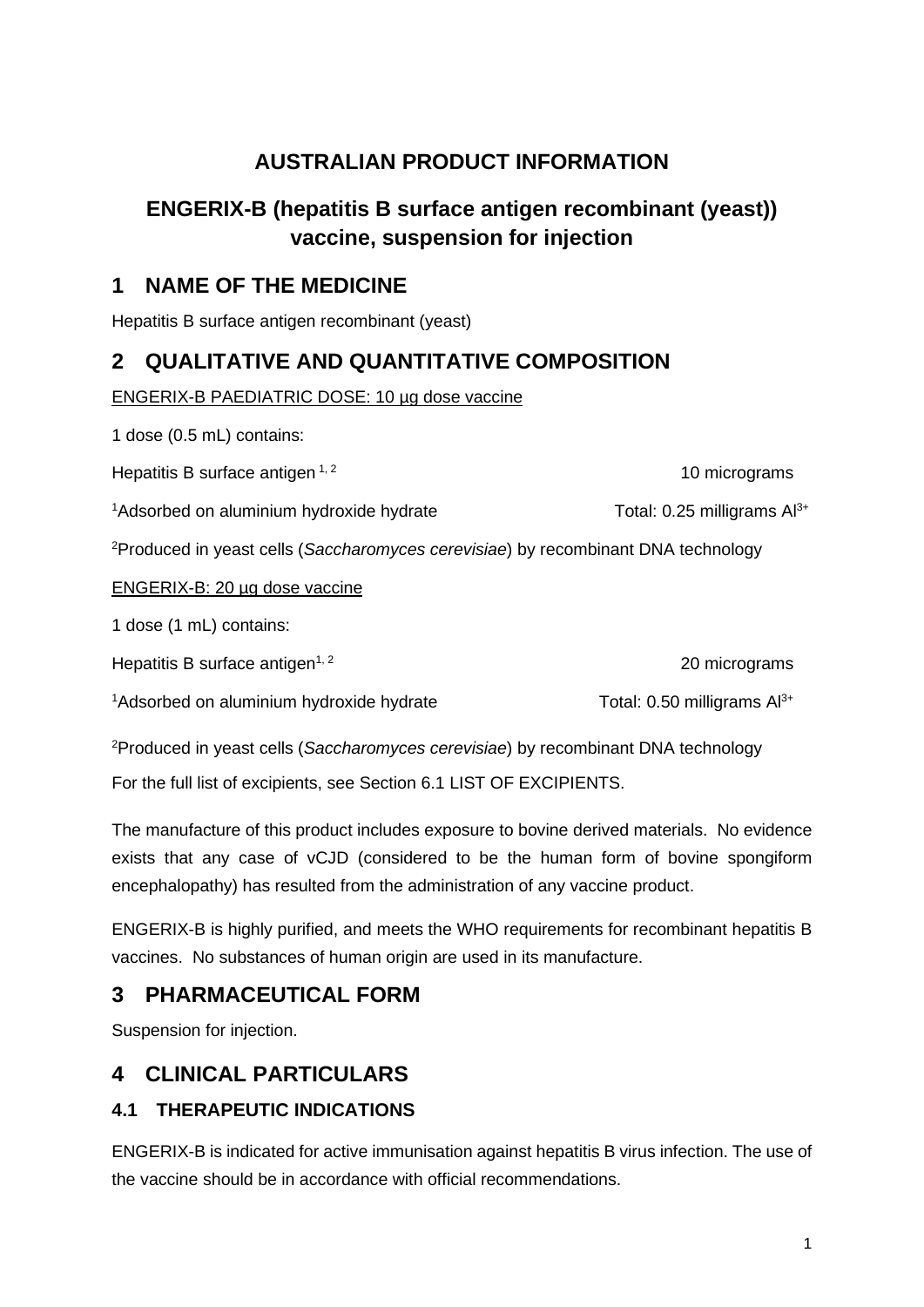As hepatitis D (caused by the delta agent) does not occur in the absence of hepatitis B infection, it can be expected that hepatitis D will also be prevented by vaccination with ENGERIX-B. The vaccine will not protect against infection caused by hepatitis A, hepatitis C and hepatitis E viruses, and other pathogens known to infect the liver.

### **4.2 DOSE AND METHOD OF ADMINISTRATION**

#### **Dosage**

The vaccine can be administered at any age from birth onwards. Vaccination of individuals who have antibodies against hepatitis B virus from a previous infection is not necessary.

Adults and adolescents older than 19 years:

A dose of 20 µg of antigen protein in 1 mL is recommended in a 0, 1, 6 month schedule.

#### Adolescents:

In adolescents from the age of 10 years, up to and including 19 years, a 10 µg dose is recommended provided the immunisation is carried out in the 0, 1, 6 month schedule, in circumstances which will ensure compliance to the full vaccination course. If compliance cannot be assured, then a 20 µg dose should be used to increase the proportion of participants protected after the first and second doses.

The 20 µg vaccine can also be used in participants from 11 years up to and including 15 years of age in a 0 and 6 month schedule in situations when there is a relatively low risk of hepatitis B infection during the vaccination course and when compliance with the complete vaccination course can be anticipated.

Adolescent vaccination is not necessary for children who have received a primary course of hepatitis B vaccine.

#### Neonates, infants and children below 10 years of age:

A dose of 10  $\mu$ g of antigen protein in 0.5 mL suspension is recommended in a 0, 1, 6 months schedule. For details on the recommended vaccination schedule, including use in pre-term babies, refer to the Australian Immunisation Handbook.

In neonates and infants, maternally transferred antibodies do not interfere with the active immune response to the vaccine.

### **Vaccination Schedules**

For primary vaccination of adults, adolescents and children not previously exposed to the hepatitis B virus, the schedules are as follows: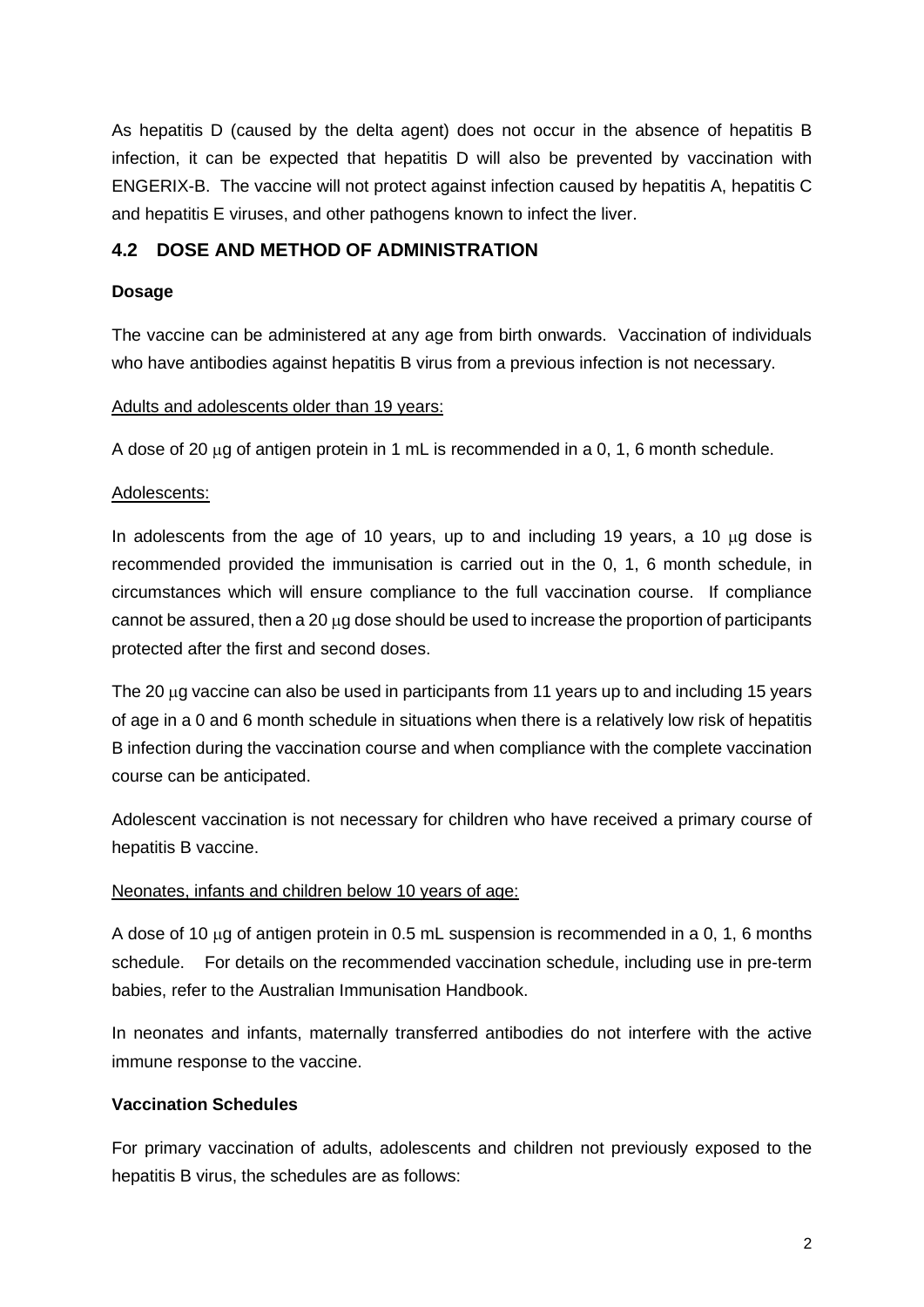|                | Vaccine dose | Initial  | 1 month* | 6 months* |
|----------------|--------------|----------|----------|-----------|
| Adults and     | $20 \mu g$   | 1 mL     | 1 mL     | 1 mL      |
| adolescents    |              |          |          |           |
| over 19 years  |              |          |          |           |
| Adolescents    | $10 \mu g$   | $0.5$ mL | $0.5$ mL | $0.5$ mL  |
| from 10 up to  |              |          |          |           |
| and including  |              |          |          |           |
| 19 years ‡     |              |          |          |           |
|                |              |          |          |           |
| Adolescents    | $20 \mu g$   | 1 mL     |          | 1 mL      |
| from 11 years  |              |          |          |           |
| up to and      |              |          |          |           |
| including 15   |              |          |          |           |
| years of age # |              |          |          |           |
| Neonates∇ and  |              | $0.5$ mL | $0.5$ mL | $0.5$ mL  |
| children       | $10 \mu g$   |          |          |           |
|                |              |          |          |           |
| younger than   |              |          |          |           |
| 10 years       |              |          |          |           |

\* after first dose

‡ if compliance cannot be assured a 20 µg dose should be used.

# The 20 µg vaccine may be administered in participants from 11 years up to and including 15 years of age according to a 0,6 months schedule. However, in this case, protection against hepatitis B infections may not be obtained until after the second dose (see Section 5.1 PHARMACODYNAMIC PROPERTIES). Therefore this schedule should be used only when there is a relatively low risk of hepatitis B infection during the vaccination course and when completion of the two-dose vaccination course can be anticipated. If this cannot be anticipated, the three-dose schedule of the 10 µg vaccine should be used.

∇ The recommended schedule for hepatitis B vaccine in neonates is 0, 2, 4 and 6 months (refer to the Australian Immunisation Handbook).

The recommended treatment regimen for infants born to HBsAg positive mothers (irrespective of the mother's HBeAg status) is as follows:

|                                   | Vaccine<br>Dose | At birth | 1 month*                 | 6 months* |
|-----------------------------------|-----------------|----------|--------------------------|-----------|
| <b>ENGERIX-B vaccine</b>          | $10 \mu g$      | $0.5$ mL | $0.5$ mL                 | $0.5$ mL  |
| Hepatitis B Immunoglobulin (HBIG) |                 | 100 IU   | $\overline{\phantom{0}}$ |           |

\* after first dose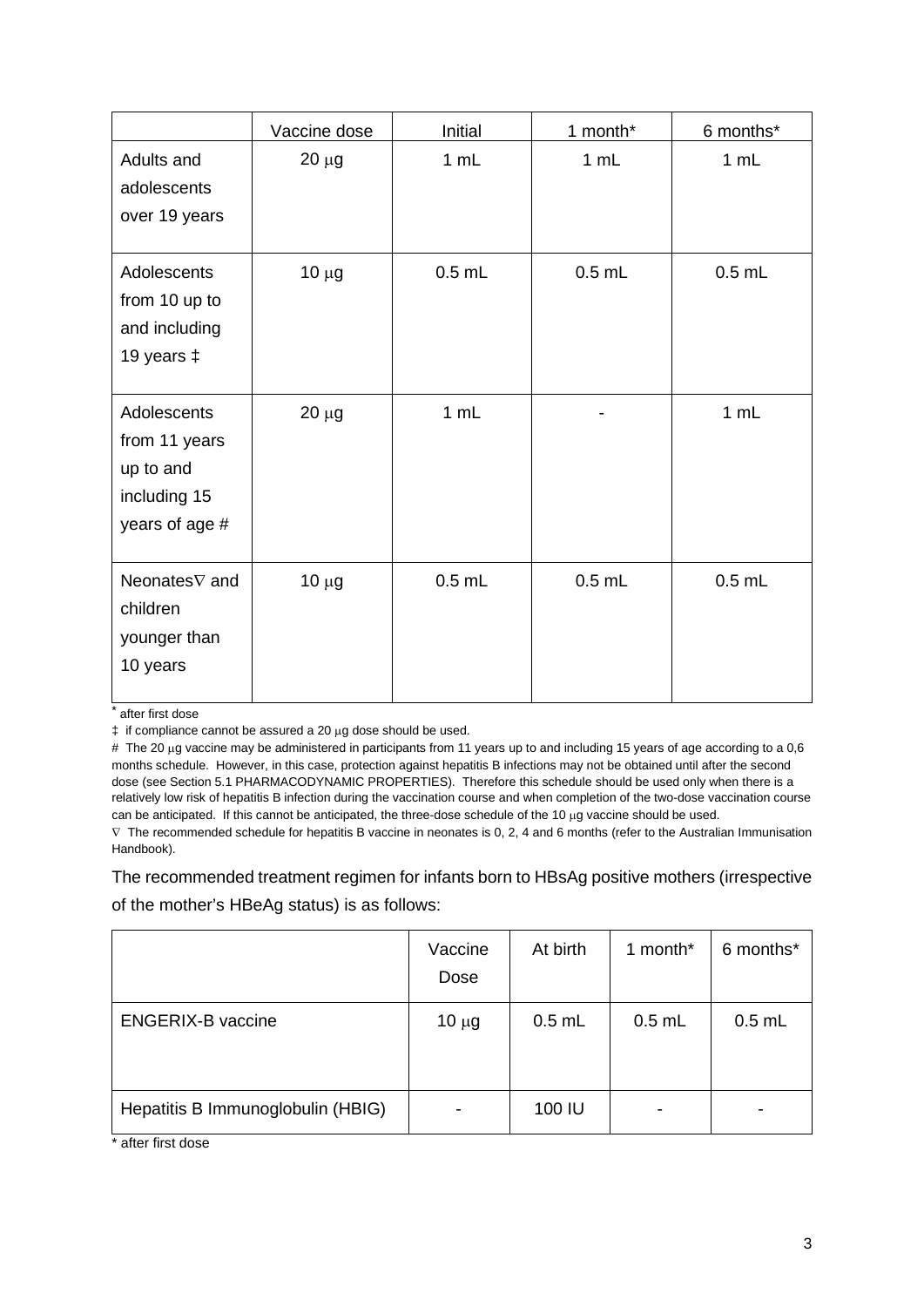The first dose of vaccine and immunoglobulin should preferably be given within 12 hours of birth at separate sites. The efficacy of HBIG decreases markedly if treatment is delayed beyond 48 hours. If this is not possible, vaccination should not be delayed beyond 7 days after birth.

Testing for HBsAg and anti-HBs is suggested at 12-15 months of age. If HBsAg is not detectable and anti-HBs is present, the child has been protected.

### Accelerated schedules

In circumstances where more rapid protection is required (e.g. contacts of carriers, immunisation of travellers and newborns to carrier women) two accelerated vaccination schedules of 0, 1 and 2 months or 0, 7 and 21 days may be used. However, as higher seroprotective rates are observed following the 0, 1, 2 month schedule, it is recommended the 0, 7, 21 day schedule be administered only to adults, and only in exceptional circumstances (e.g travellers commencing hepatitis B primary vaccination within one month of departure) (see Section 5.1 PHARMACODYNAMIC PROPERTIES). Since the peak antibody levels reached after these shorter schedules of primary vaccination are lower compared to the 0, 1 and 6 month schedule, it is recommended that a fourth dose (booster) be given at 12 months after the first dose of vaccine, in order to ensure adequate seroprotection rates.

#### **Dosage adjustment**

### Renal impairment/dialysis

*Chronic adult haemodialysis patients/Patients with impaired renal function (creatinine clearance <30 mL/min) 16 years of age and above*

The primary vaccination schedule for chronic adult haemodialysis patients or patients with impaired renal function 16 years of age and above consists of four doses of 40  $\mu$ g. The 40  $\mu$ g (2 mL) dose may be administered as 2 x 20  $\mu$ g in one injection site or in each arm.

|                                                                    | Vaccine dose | Initial | 1 month <sup>*</sup> | 2 months* | 6 months* |
|--------------------------------------------------------------------|--------------|---------|----------------------|-----------|-----------|
| Chronic<br>haemodialysis or<br>Impaired renal<br>function patients | $40 \mu g$   | 2 mL    | 2 mL                 | 2 mL      | 2 mL      |

\* after first dose

As vaccine-induced protection in haemodialysis patients is less complete, boosting should be adapted in order to ensure the anti-HBs antibody titre remains above 10IU/L (see Section 4.4 SPECIAL WARNINGS AND PRECAUTIONS FOR USE). The need for booster dosing should be assessed by antibody testing at six to twelve monthly intervals. ENGERIX-B booster doses of 40  $\mu$ g (2 x 20  $\mu$ g) are recommended for these patients.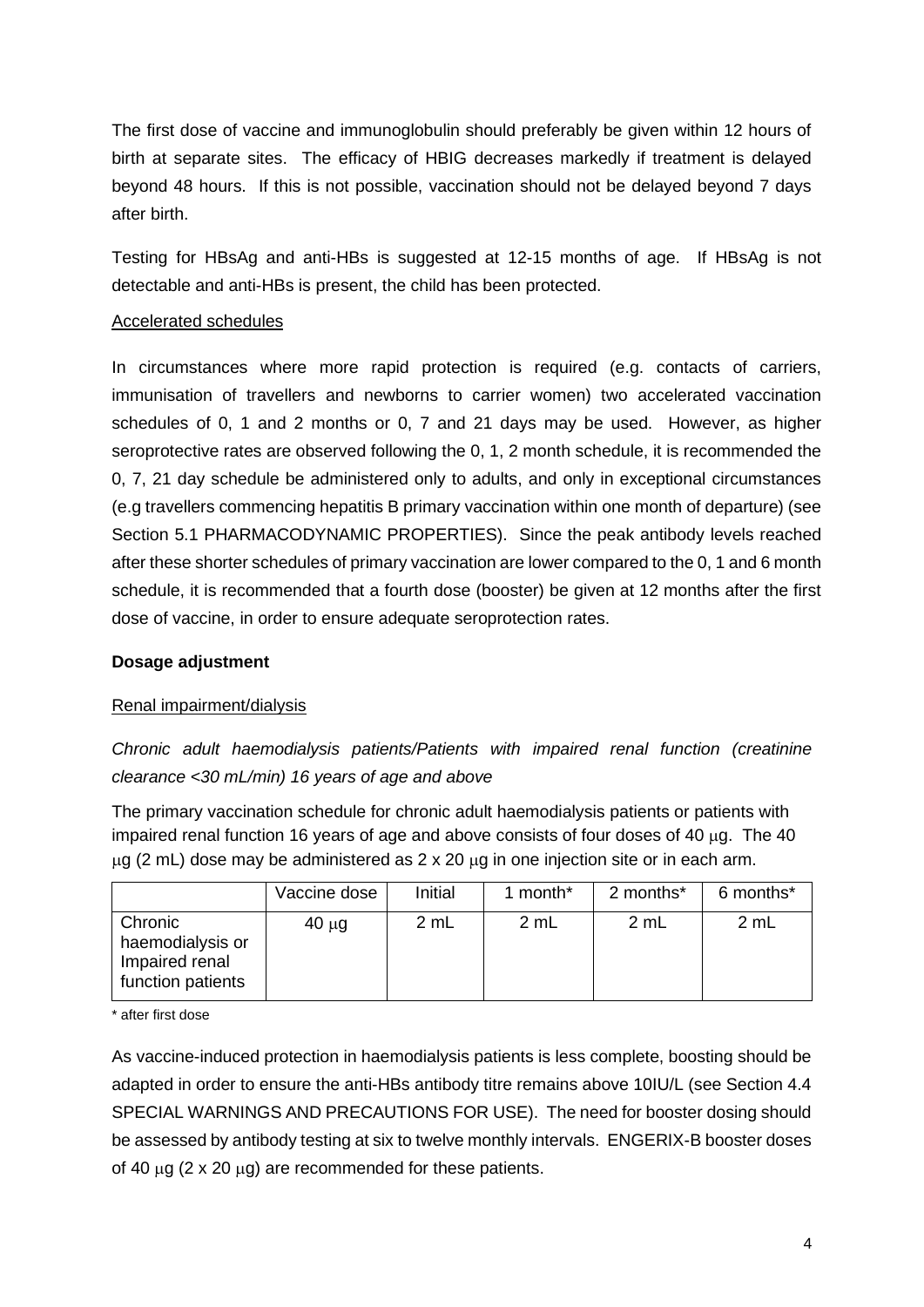#### **Post-exposure prophylaxis**

There are no adequately controlled studies on the effectiveness of hepatitis B immunoglobulin administration, along with the vaccine, in adults and older children exposed to hepatitis B virus through 1) needlestick, ocular or mucous membrane exposure to blood known or presumed to contain HBsAg; 2) human bites by known or presumed HBsAg carriers that penetrate the skin; 3) following intimate sexual contact with known or presumed HBsAg carriers.

Hepatitis B immunoglobulin (human) (400 IU) should be given intramuscularly as soon as possible (must be within 72 hours of exposure). ENGERIX-B should be given at a separate site within 7 days and then at 1 month and 6 months. Passive immunisation will not interfere with active response to ENGERIX-B.

#### **Booster dose**

The Australian Immunisation Handbook recommends that booster doses against hepatitis B are not required in immunocompetent individuals, since there is good evidence that a completed primary course of hepatitis B vaccination provides long lasting protection in these individuals. This applies to adults, children and all subgroups (such as health care workers). Booster doses are recommended for immunosuppressed individuals, for people living with HIV infection or with renal failure. The timing for boosting in these individuals should be decided by regular monitoring of hepatitis B antibody levels at six to twelve monthly intervals.

#### **Method of administration**

The vaccine is a ready-to-use suspension. It must be shaken well before use, since upon storage, the vaccine settles down as a fine white deposit with a clear colourless supernatant. After shaking, the vaccine is a slightly opaque, white suspension.

The vaccine should be inspected visually for any foreign particulate matter and/or abnormal physical appearance prior to administration. In the event of either being observed, do not administer the vaccine. The vaccine should be discarded.

The monodose vial and pre-filled syringe presentations are for use in a single patient only and any residue must be discarded.

Any unused product or waste material should be disposed of in accordance with local requirements.

ENGERIX-B should be injected intramuscularly. In adults, the injection should be given in the deltoid region but it may be preferable to inject ENGERIX-B in the anterolateral thigh in neonates and infants because of the small size of their deltoid muscle. Exceptionally, the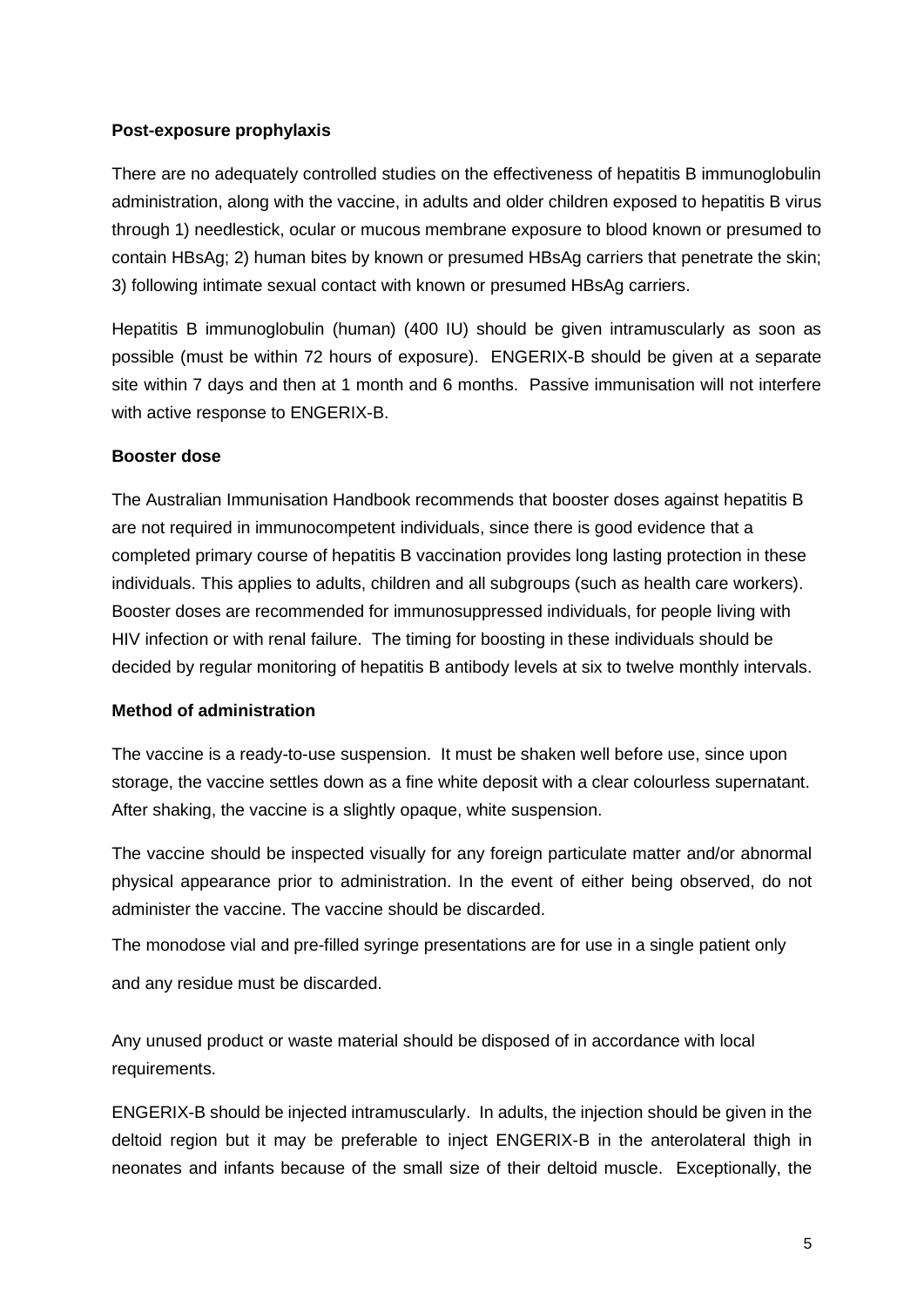vaccine may be administered subcutaneously in patients with thrombocytopenia or severe bleeding tendencies (e.g. haemophiliacs).

ENGERIX-B MUST NOT BE GIVEN INTRAVENOUSLY.

NB: Each vaccination should be carried out with a separate syringe.

## **4.3 CONTRAINDICATIONS**

ENGERIX-B should not be administered to participants with known hypersensitivity to any component of the vaccine, or to participants having shown signs of hypersensitivity after previous ENGERIX-B administration.

As for any vaccine, ENGERIX-B should not be administered to participants with severe febrile infections. However, the presence of minor infections without fever does not contraindicate vaccination.

HIV infection is not considered a contraindication to hepatitis B vaccination.

## **4.4 SPECIAL WARNINGS AND PRECAUTIONS FOR USE**

The vaccine should never be administered intravenously.

As with all injectable vaccines, appropriate medical treatment (ie adrenaline) and supervision should always be readily available in case of anaphylactic reactions following the administration of the vaccine.

It is good clinical practice that any vaccination be preceded by a review of medical history (especially with regard to previous vaccinations and possible adverse events) and a clinical examination.

ENGERIX-B should not be administered in the gluteal region or intradermally/subcutaneously since these routes of administration may not result in an optimum immune response. Exceptionally in patients with thrombocytopenia or severe bleeding disorders (eg. haemophiliacs) the vaccine may be administered subcutaneously, since bleeding after intramuscular injection may occur in these patients (see Section 4.2 DOSE AND METHOD OF ADMINISTRATION).

The immune response to hepatitis B vaccines is related to a number of factors including route of administration, age (more than 40 years of age), male gender, obesity, and smoking habits. As individuals in these groups may respond less optimally to hepatitis B vaccines, the administration of additional vaccine doses may be considered.

In dialysis patients, HIV infected patients and participants who have impairment of the immune system, adequate antibody concentrations may not be obtained after the recommended primary vaccination course. The need for monitoring antibody levels in such patients should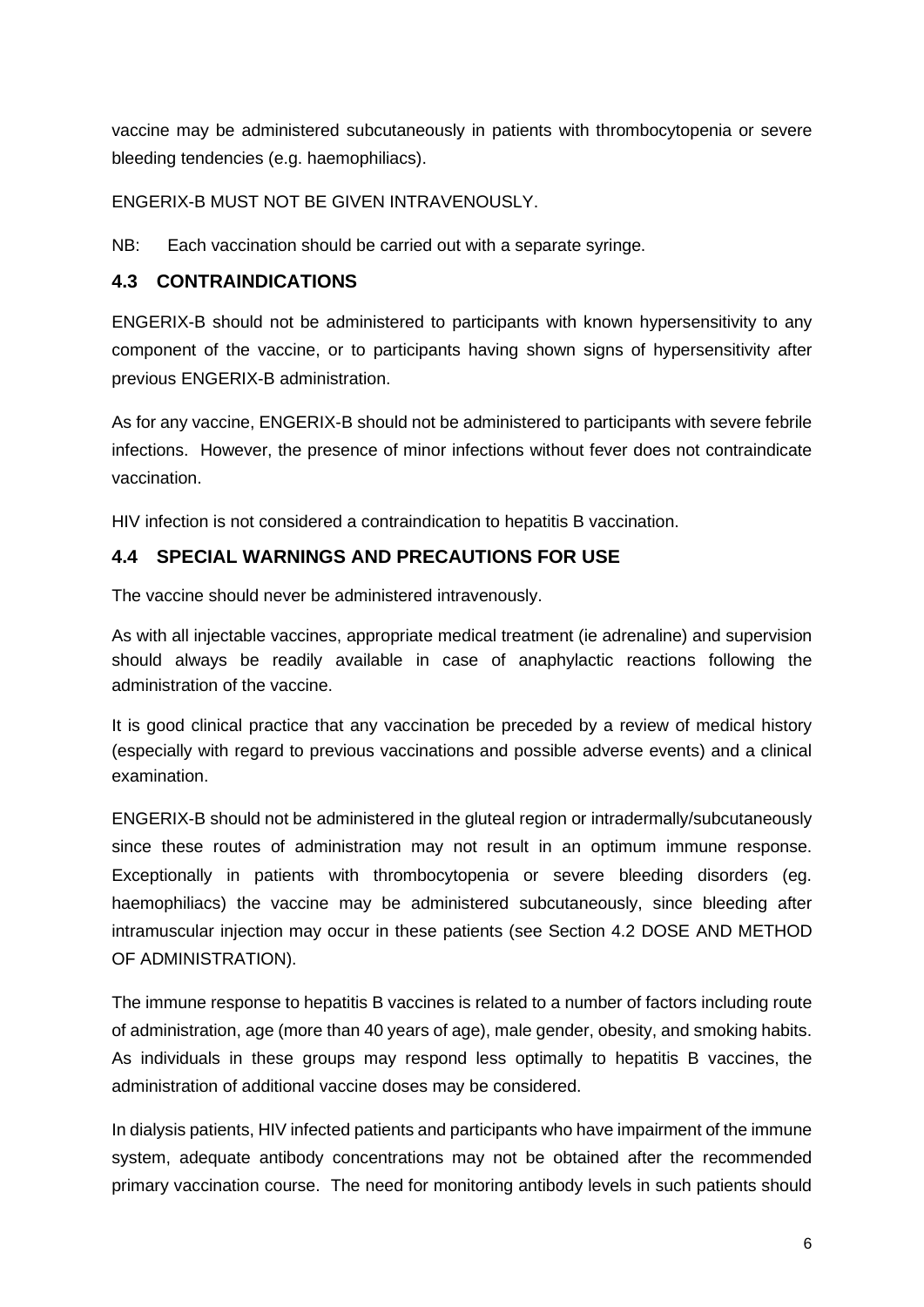be considered (see Section 4.2 DOSE AND METHOD OF ADMINISTRATION, Chronic adult haemodialysis patients/Patients with impaired renal function (creatinine clearance <30 mL/min) 16 years of age and above).

Caution should be exercised in administering the vaccine to patients in whom a systemic reaction due to the vaccine may pose a significant risk; eg in patients with severely compromised cardiopulmonary function.

Syncope (fainting) can occur following, or even before, any vaccination as a psychogenic response to the needle injection. It is important that procedures are in place to avoid injury from faints.

Because of the long incubation period of hepatitis B, it is possible for unrecognised infection to be present at the time of vaccination. The vaccine may not prevent hepatitis B in such cases.

The vaccine may not prevent infection in individuals who do not achieve protective antibody titres.

The vaccine will not protect against infection caused by hepatitis A, hepatitis C and hepatitis E viruses, and other pathogens known to infect the liver.

The potential risk of apnoea and the need for respiratory monitoring for 48-72 hours should be considered when administering the primary immunisation series to very premature infants (born ≤ 28 weeks of gestation) and particularly for those with a previous history of respiratory immaturity. As the benefit of vaccination is high in this group of infants, vaccination should not be withheld or delayed.

#### **Use in hepatic impairment**

No data available.

### **Use in renal impairment**

See Section 4.4 SPECIAL WARNINGS AND PRECAUTIONS FOR USE above, for use in haemodialysis patients.

#### **Use in the elderly**

No data available.

#### **Paediatric use**

See Section 4.2 DOSE AND METHOD OF ADMINISTRATION.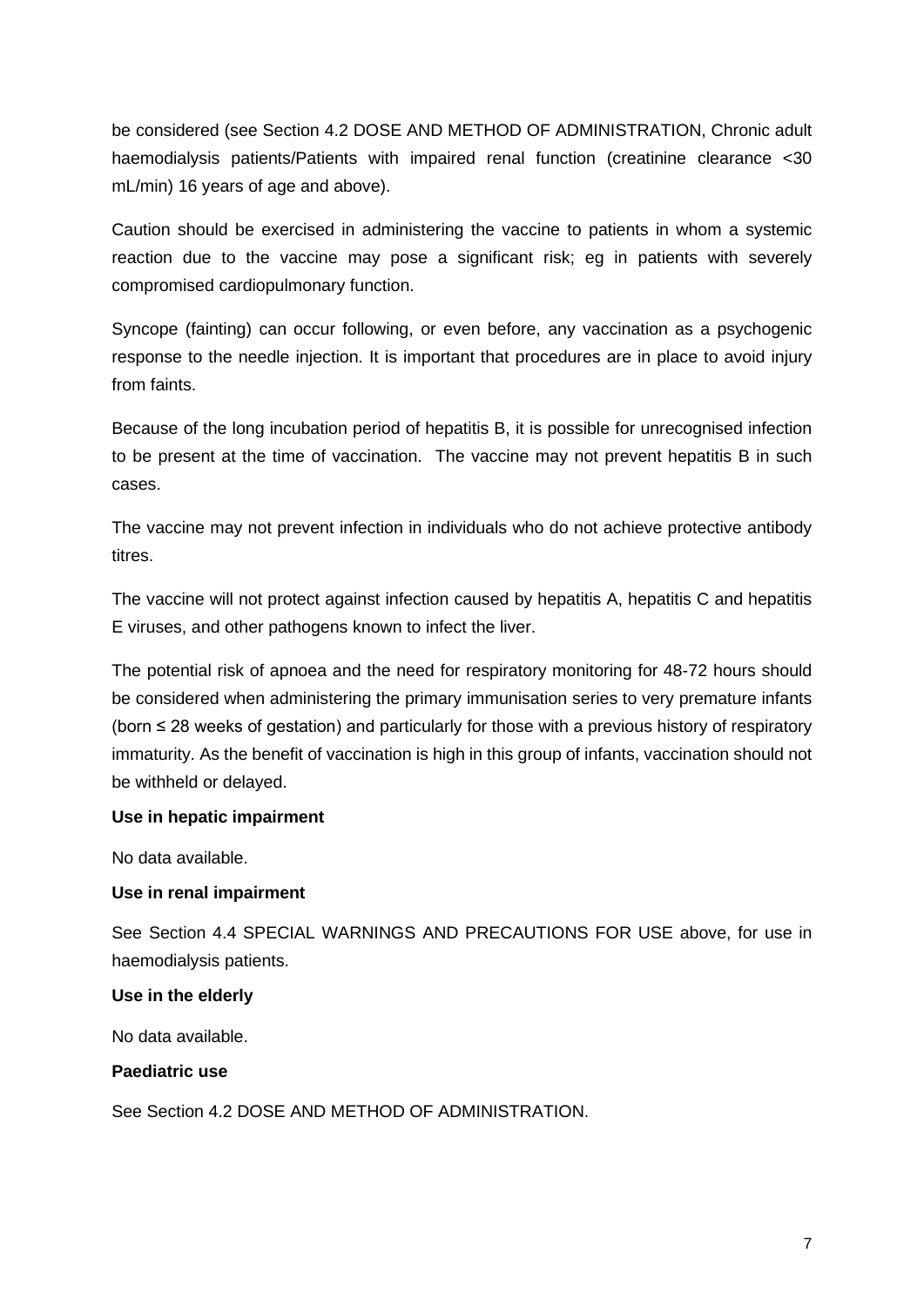#### **Effects on laboratory tests**

No data available.

## **4.5 INTERACTIONS WITH OTHER MEDICINES AND OTHER FORMS OF INTERACTIONS**

#### ENGERIX-B SHOULD NOT BE MIXED IN THE SAME SYRINGE WITH OTHER VACCINES.

ENGERIX-B may be administered concomitantly with the following vaccines: diphtheriatetanus-pertussis (DTP), diphtheria-tetanus (DT), poliomyelitis (oral or injectable), measlesmumps-rubella, *Haemophilus influenzae* type b (Hib), and hepatitis A, providing separate syringes and separate injection sites are used.

ENGERIX-B can be given concomitantly with Human Papillomavirus (HPV) vaccine (CERVARIX).

Administration of ENGERIX-B at the same time as CERVARIX (HPV vaccine) has shown no clinically relevant interference in the antibody response to the HPV antigens. Anti-HBs geometric mean antibody concentrations were lower on co-administration, but the clinical significance of this observation is not known since the seroprotection rates remain unaffected. The proportion of participants reaching anti-HBs  $\geq$  10mIU/mL was 97.9% for concomitant vaccination and 100% for ENGERIX-B alone.

The simultaneous administration of ENGERIX-B and hepatitis B immunoglobulin (HBIG) does not result in reduced anti-HBs antibody titres provided separate injection sites are used.

## **4.6 FERTILITY, PREGNANCY AND LACTATION**

### **Effects on fertility**

No data available.

#### **Use in pregnancy**

### **(Pregnancy Category B2)**

Adequate human data on use during pregnancy and adequate animal reproduction studies are not available. Therefore, vaccination of pregnant women cannot be recommended, unless expected benefits outweigh potential risks, as might occur in high risk situations.

#### **Use in lactation**

Adequate human data on use during lactation and adequate animal reproduction studies are not available.

### **4.7 EFFECTS ON ABILITY TO DRIVE AND USE MACHINES**

The vaccine is considered unlikely to affect the ability to drive and operate machinery.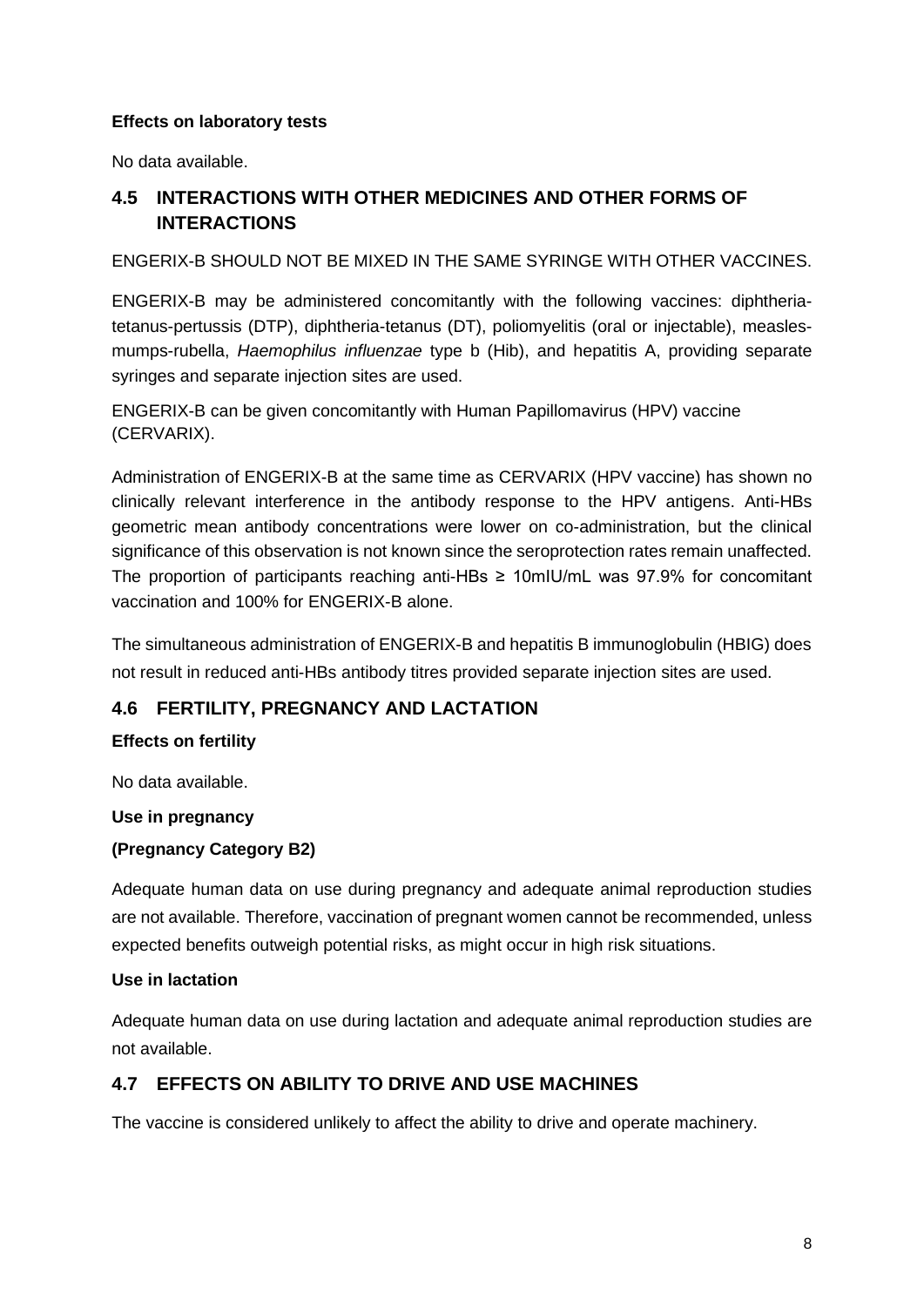## **4.8 ADVERSE EFFECTS (UNDESIRABLE EFFECTS)**

ENGERIX-B is generally well tolerated.

### **Clinical Trials Experience**

Based on clinical trial symptom sheet data, the incidence of local side effects is 24% and of systemic side effects 8%; both local and systemic side effects occurred in approximately 13% of participants. The incidence of local and systemic reactions was comparable to those of plasma derived hepatitis B vaccines.

In a comparative trial in participants from 11 years up to and including 15 years of age, the incidence of local and general solicited symptoms reported after a two-dose regimen of ENGERIX-B 20 µg was overall similar to that reported after the standard three-dose regimen of ENGERIX-B 10 µg.

Adverse effects data from patients who received a challenge dose of ENGERIX-B 10 µg (preservative free) at 72 to 78 months after primary vaccination is shown in the below table. The Group 1 participants had received 2 doses of thiomersal-free ENGERIX-B (20  $\mu$ g) at 0 and 6 months, with placebo at Month 1. The Group 2 participants had received 3 doses of preservative-free ENGERIX-B (10  $\mu$ g) at 0, 1 and 6 months.

**Table 1: Adverse effects data from patients who received a challenge dose of ENGERIX-B 10** µ**g at 72 to 78 months after primary vaccination**

|                                 | Incidence and Nature of Symptoms reported during the 4-day (Days 0-3) post-vaccination |          |                |        |                                   |                |      |                |      |          |               |      |           |
|---------------------------------|----------------------------------------------------------------------------------------|----------|----------------|--------|-----------------------------------|----------------|------|----------------|------|----------|---------------|------|-----------|
|                                 | (Total Vaccinated cohort)<br>period                                                    |          |                |        |                                   |                |      |                |      |          |               |      |           |
|                                 |                                                                                        |          | Group 1 (N=55) |        |                                   |                |      | Group 2 (N=22) |      |          | Pooled (N=77) |      |           |
|                                 |                                                                                        |          | %              | 95% CI |                                   | $\mathbf n$    | %    | 95% CI         |      | n        | %             |      | 95% CI    |
|                                 |                                                                                        |          |                | LL     | UL                                |                |      | LL             | UL   |          |               | LL   | <b>UL</b> |
| Any symptom                     |                                                                                        | 38       | 69.1           | 55.2   | 80.9                              | 14             | 63.6 | 40.7           | 82.8 | 52       | 67.5          | 55.9 | 77.8      |
| <b>General symptoms</b>         |                                                                                        | 26       | 47.3           | 33.7   | 61.2                              | 12             | 54.5 | 32.2           | 75.6 | 38       | 49.4          | 37.8 | 61.0      |
| <b>Local symptoms</b>           |                                                                                        | 31       | 56.4           | 42.3   | 69.7                              | 5              | 22.7 | 7.8            | 45.4 | 36       | 46.8          | 35.3 | 58.5      |
| <b>Solicited local symptoms</b> |                                                                                        |          |                |        |                                   |                |      |                |      |          |               |      |           |
| Pain                            | Any                                                                                    | 22       | 40.0           | 27.0   | 54.1                              | 4              | 18.2 | 5.2            | 40.3 | 26       | 33.8          | 23.4 | 45.4      |
|                                 | Grade 3                                                                                | $\Omega$ | 0.0            | 0.0    | 6.5                               | $\Omega$       | 0.0  | 0.0            | 15.4 | 0        | 0.0           | 0.0  | 4.7       |
|                                 | M.A                                                                                    | $\Omega$ | 0.0            | 0.0    | 6.5                               | $\Omega$       | 0.0  | 0.0            | 15.4 | $\Omega$ | 0.0           | 0.0  | 4.7       |
| <b>Redness</b>                  | Any                                                                                    | 11       | 20.0           | 10.4   | 33.0                              | 1              | 4.5  | 0.1            | 22.8 | 12       | 15.6          | 8.3  | 25.6      |
| (mm)                            | $\geq 50$ mm                                                                           | $\Omega$ | 0.0            | 0.0    | 6.5                               | $\Omega$       | 0.0  | 0.0            | 15.4 | 0        | 0.0           | 0.0  | 4.7       |
|                                 | M.A                                                                                    | $\Omega$ | 0.0            | 0.0    | 6.5                               | $\Omega$       | 0.0  | 0.0            | 15.4 | $\Omega$ | 0.0           | 0.0  | 4.7       |
| <b>Swelling</b>                 | Any                                                                                    | 9        | 16.4           | 7.8    | 28.8                              | $\Omega$       | 0.0  | 0.0            | 15.4 | 9        | 11.7          | 5.5  | 21.0      |
| (mm)                            | $\geq 50$ mm                                                                           | 0        | 0.0            | 0.0    | 6.5                               | $\Omega$       | 0.0  | 0.0            | 15.4 | 0        | 0.0           | 0.0  | 4.7       |
|                                 | M.A                                                                                    | 0        | 0.0            | 0.0    | 6.5                               | $\Omega$       | 0.0  | 0.0            | 15.4 | 0        | 0.0           | 0.0  | 4.7       |
|                                 |                                                                                        |          |                |        | <b>Solicited General Symptoms</b> |                |      |                |      |          |               |      |           |
| <b>Fatigue</b>                  | Anv                                                                                    | 19       | 34.5           | 22.2   | 48.6                              | $\overline{7}$ | 31.8 | 13.9           | 54.9 | 26       | 33.8          | 23.4 | 45.4      |
|                                 | Grade 3                                                                                | 1        | 1.8            | 0.0    | 9.7                               | $\Omega$       | 0.0  | 0.0            | 15.4 | 1        | 1.3           | 0.0  | 7.0       |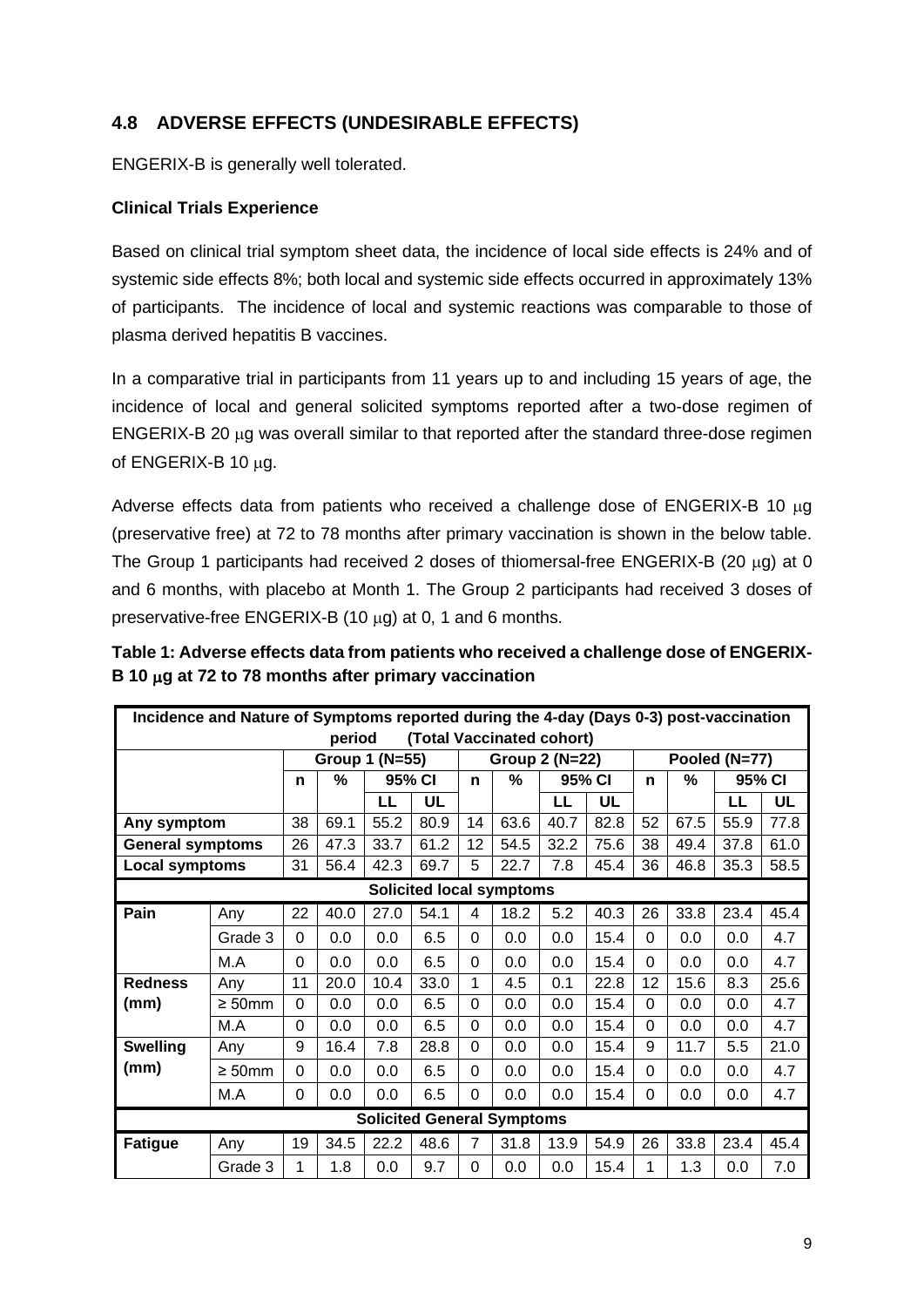|               | Related           | 15             | 27.3 | 16.1 | 41.0 | $\overline{7}$ | 31.8 | 13.9 | 54.9 | 22           | 28.6 | 18.8 | 40.0 |
|---------------|-------------------|----------------|------|------|------|----------------|------|------|------|--------------|------|------|------|
|               | Grade 3           | $\Omega$       | 0.0  | 0.0  | 6.5  | $\Omega$       | 0.0  | 0.0  | 15.4 | $\Omega$     | 0.0  | 0.0  | 4.7  |
|               | Related           |                |      |      |      |                |      |      |      |              |      |      |      |
|               | M.A               | 1              | 1.8  |      |      | $\Omega$       |      |      |      | 1            | 1.3  |      |      |
|               |                   |                |      | 0.0  | 9.7  |                | 0.0  | 0.0  | 15.4 |              |      | 0.0  | 7.0  |
| Fever/        | Any               | 1              | 1.8  | 0.0  | 9.7  | $\overline{0}$ | 0.0  | 0.0  | 15.4 | $\mathbf{1}$ | 1.3  | 0.0  | 7.0  |
| (Axillary)    | ≥                 | 1              | 1.8  | 0.0  | 9.7  | $\Omega$       | 0.0  | 0.0  | 15.4 | 1            | 1.3  | 0.0  | 7.0  |
| $(^{\circ}C)$ | 37.5°C            |                |      |      |      |                |      |      |      |              |      |      |      |
|               | $>38.0^{\circ}$ C | $\Omega$       | 0.0  | 0.0  | 6.5  | $\mathbf 0$    | 0.0  | 0.0  | 15.4 | $\Omega$     | 0.0  | 0.0  | 4.7  |
|               | Related           | $\Omega$       | 0.0  | 0.0  | 6.5  | $\Omega$       | 0.0  | 0.0  | 15.4 | 0            | 0.0  | 0.0  | 4.7  |
|               | $>39.5^{\circ}$ C | $\Omega$       | 0.0  | 0.0  | 6.5  | 0              | 0.0  | 0.0  | 15.4 | 0            | 0.0  | 0.0  | 4.7  |
|               | Related           |                |      |      |      |                |      |      |      |              |      |      |      |
|               | M.A               | 1              | 1.8  | 0.0  | 9.7  | 0              | 0.0  | 0.0  | 15.4 | $\mathbf 1$  | 1.3  | 0.0  | 7.0  |
| Gastro-       | All               | $\overline{7}$ | 12.7 | 5.3  | 24.5 | 4              | 18.2 | 5.2  | 40.3 | 11           | 14.3 | 7.4  | 24.1 |
| intestinal    | Grade 3           | $\Omega$       | 0.0  | 0.0  | 6.5  | $\Omega$       | 0.0  | 0.0  | 15.4 | 0            | 0.0  | 0.0  | 4.7  |
| symptoms      | Related           | $\overline{7}$ | 12.7 | 5.3  | 24.5 | $\overline{2}$ | 9.1  | 1.1  | 29.2 | 9            | 11.7 | 5.5  | 21.0 |
|               | Grade 3           | $\Omega$       | 0.0  | 0.0  | 6.5  | $\Omega$       | 0.0  | 0.0  | 15.4 | $\Omega$     | 0.0  | 0.0  | 4.7  |
|               | Related           |                |      |      |      |                |      |      |      |              |      |      |      |
|               | M.A               | $\Omega$       | 0.0  | 0.0  | 6.5  | 0              | 0.0  | 0.0  | 15.4 | $\Omega$     | 0.0  | 0.0  | 4.7  |
| Headache      | All               | 14             | 25.5 | 14.7 | 39.0 | 4              | 18.2 | 5.2  | 40.3 | 18           | 23.4 | 14.5 | 34.4 |
|               | Grade 3           | $\Omega$       | 0.0  | 0.0  | 6.5  | 0              | 0.0  | 0.0  | 15.4 | $\Omega$     | 0.0  | 0.0  | 4.7  |
|               | Related           | 11             | 20.0 | 10.4 | 33.0 | 3              | 13.6 | 2.9  | 34.9 | 14           | 18.2 | 10.3 | 28.6 |
|               | Grade 3           | $\Omega$       | 0.0  | 0.0  | 6.5  | $\Omega$       | 0.0  | 0.0  | 15.4 | $\Omega$     | 0.0  | 0.0  | 4.7  |
|               | Related           |                |      |      |      |                |      |      |      |              |      |      |      |
|               | M.A               | 1              | 1.8  | 0.0  | 9.7  | $\mathbf 0$    | 0.0  | 0.0  | 15.4 | 1            | 1.3  | 0.0  | 7.0  |

Group 1 = received two doses of *ENGERIX-B* (20 μg HBsAg) in the primary study

Group 2 = received three doses of *ENGERIX-B* (10 μg HBsAg) in the primary study

 $N =$  number of participants who received the vaccine

n (%) = number (percentage) of participants who reported the symptom at least once

95% CI = Exact 95% confidence interval; LL = Lower limit, UL = Upper limit

Any = all reports of the specified symptom irrespective of intensity grade and relationship to vaccination

Grade 3 pain, fatigue, gastrointestinal symptoms, headache = pain, fatigue, gastrointestinal symptoms, headache that prevented normal activity

Related = symptoms considered by the investigator to have causal relationship to vaccination

Grade 3 Related = adverse event which prevented normal everyday activities and was assessed as causally related to vaccination

M.A. = symptoms for which the participants received medical attention

Pooled = Pooled results of Group 1 and Group 2

The safety profile presented below is based on data from more than 5,300 participants. Events are listed within body systems and categorised by frequency according to the following definitions:

Frequencies are reported as:

| Very common: $\geq 1/10$ |                                      |
|--------------------------|--------------------------------------|
| Common:                  | ≥1/100, ≤1/10                        |
| Uncommon:                | ≥1/1,000, ≤1/100                     |
| Rare:                    | ≥1/10,000, ≤1/1,000                  |
| Very rare:               | <1/10,000 including isolated reports |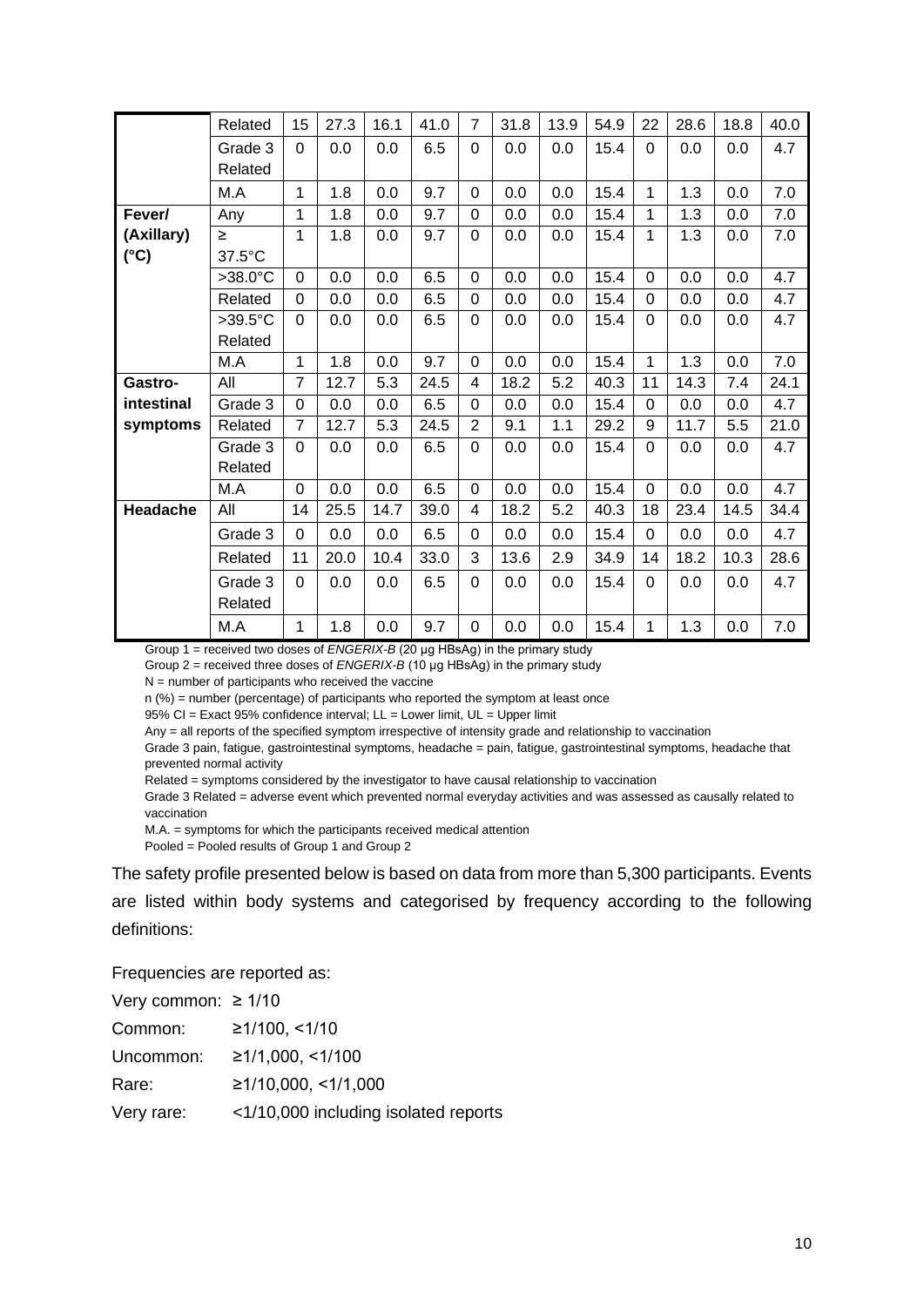Blood and lymphatic system disorders: *Rare*: lymphadenopathy

Metabolism and nutrition disorders: *Common*: appetite lost

Psychiatric disorders: *Very common*: irritability

Nervous system disorders: *Common*: headache (very common with 10 µg formulation), drowsiness; *Uncommon*: dizziness; *Rare*: paresthesia

Gastrointestinal disorders: *Common*: gastrointestinal symptoms (such as nausea, vomiting, diarrhea, abdominal pain)

Skin and subcutaneous tissue disorders: *Rare*: rash, pruritus, urticaria

Musculoskeletal and connective tissue disorders: *Uncommon*: myalgia; *Rare*: arthralgia

General disorders and administration site conditions: *Very common*: pain and redness at injection site, fatigue; *Common*: swelling at injection site, malaise, injection site reaction (such as induration), fever (≥37.5°C); *Uncommon*: influenza-like illness

### **Post-marketing Data**

The following adverse events have been reported following widespread use of the vaccine. As with other hepatitis B vaccines, in many instances the causal relationship to the vaccine has not been established.

Autonomic nervous system: *Rare***:**flushing, sweating

Body as a whole: *Rare:* fever, fatigue, malaise, chills**;** *Very rare:* anaphylaxis, delayed hypersensitivity reactions, mimicking serum sickness**;** *Unknown frequency:* allergic reactions including anaphylactoid reactions

Cardiovascular: *Very rare:* syncope, hypotension

Central and peripheral nervous system: *Rare:* paraesthesia, dizziness, headache; *Very rare:* paralysis, neuropathy (including Guillain-Barre syndrome, facial paralysis, optic neuritis [visual disturbance] and multiple sclerosis), encephalitis, encephalopathy, meningitis, neck stiffness, neuritis and vertigo, convulsions; *Unknown frequency:* hypoaesthesia

Gastrointestinal system: *Rare:* nausea, vomiting, diarrhoea, abdominal pain; *Very rare:* anorexia

Hearing and Vestibular: *Very rare:* tinnitus

Liver and biliary system: *Rare:* abnormal liver function tests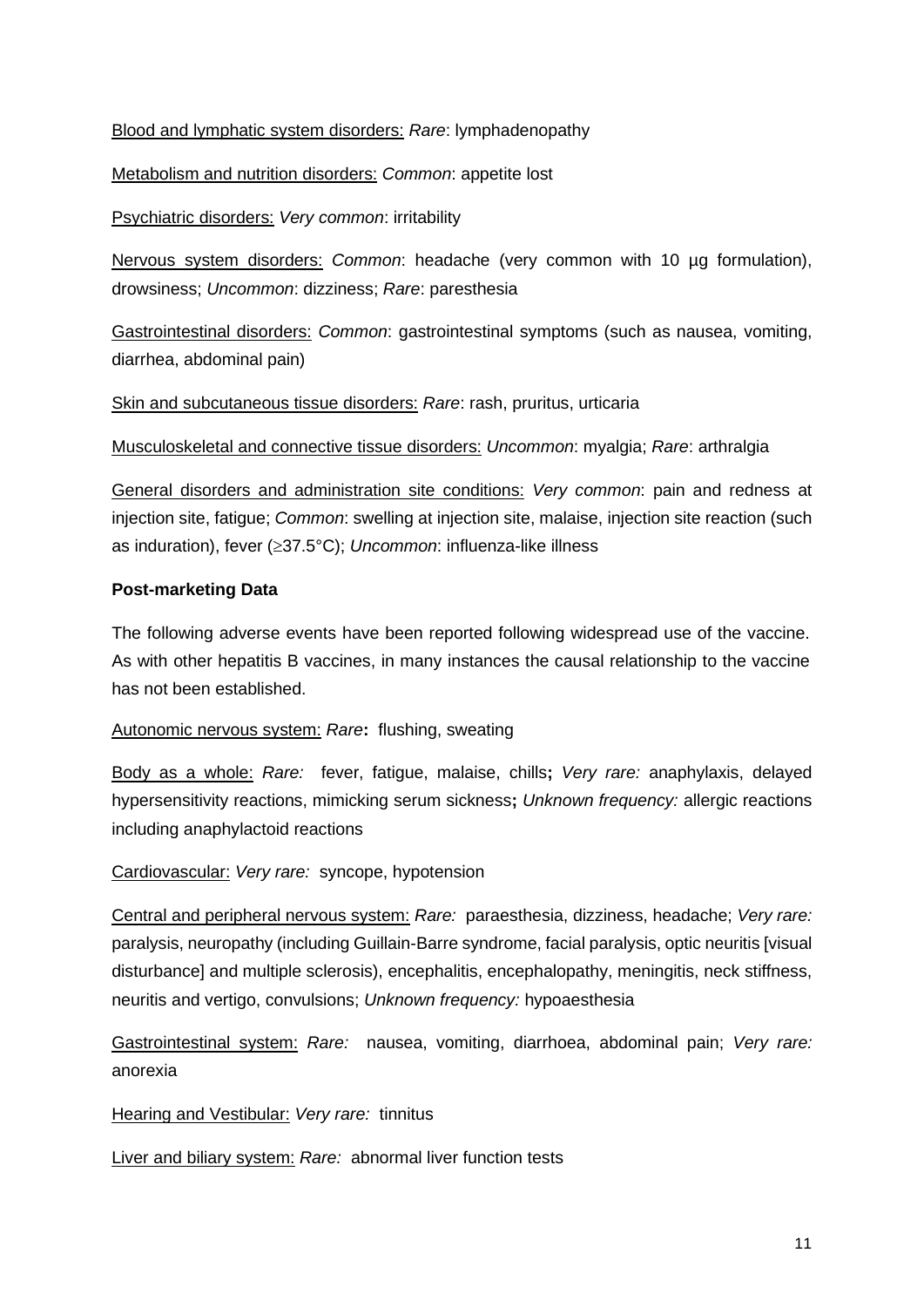Local reactions: *Common:* transient soreness, pain, induration, erythema, and swelling at the injection site have been reported. These reactions are usually mild and subside within two days; *Very rare:* ecchymosis at the injection site

Musculoskeletal system: *Rare:* arthralgia, myalgia; *Very rare:* arthritis; *Unknown frequency:* muscular weakness

Platelet bleeding and clotting: *Very rare:* thrombocytopenia

Psychiatric: *Very rare:* disturbed sleep

Respiratory system: *Very rare:* bronchospasm-like symptoms, pharyngitis or other upper respiratory infection, cough

Skin and appendages: *Rare:*urticaria, rash, pruritus; *Very rare:* severe skin disorders such as erythema multiforme, angioedema; *Unknown frequency:* lichen planus

Urinary system: *Very rare:* dysuria

Vascular extracardiac: *Very rare:* vasculitis

White cell and reticulo-endothelial system: *Very rare:* lymphadenopathy

#### **Reporting suspected adverse effects**

Reporting suspected adverse reactions after registration of the medicinal product is important. It allows continued monitoring of the benefit-risk balance of the medicinal product. Healthcare professionals are asked to report any suspected adverse reactions at [www.tga.gov.au/reporting-problems.](http://www.tga.gov.au/reporting-problems)

## **4.9 OVERDOSE**

Cases of overdose have been reported during post-marketing surveillance. Adverse events reported following overdosage were similar to those reported with normal vaccine administration.

For information on the management of overdose, contact the Poisons Information Centre on 13 11 26 (Australia).

# **5 PHARMACOLOGICAL PROPERTIES**

## **5.1 PHARMACODYNAMIC PROPERTIES**

### **Mechanism of action**

ENGERIX-B induces the production of specific humoral antibodies (anti-HBs), which confer immunity against hepatitis B. A peak anti-HBs antibody concentration of ≥10 IU/L correlates with long-term protection against hepatitis B virus (HBV) infection (seroprotection).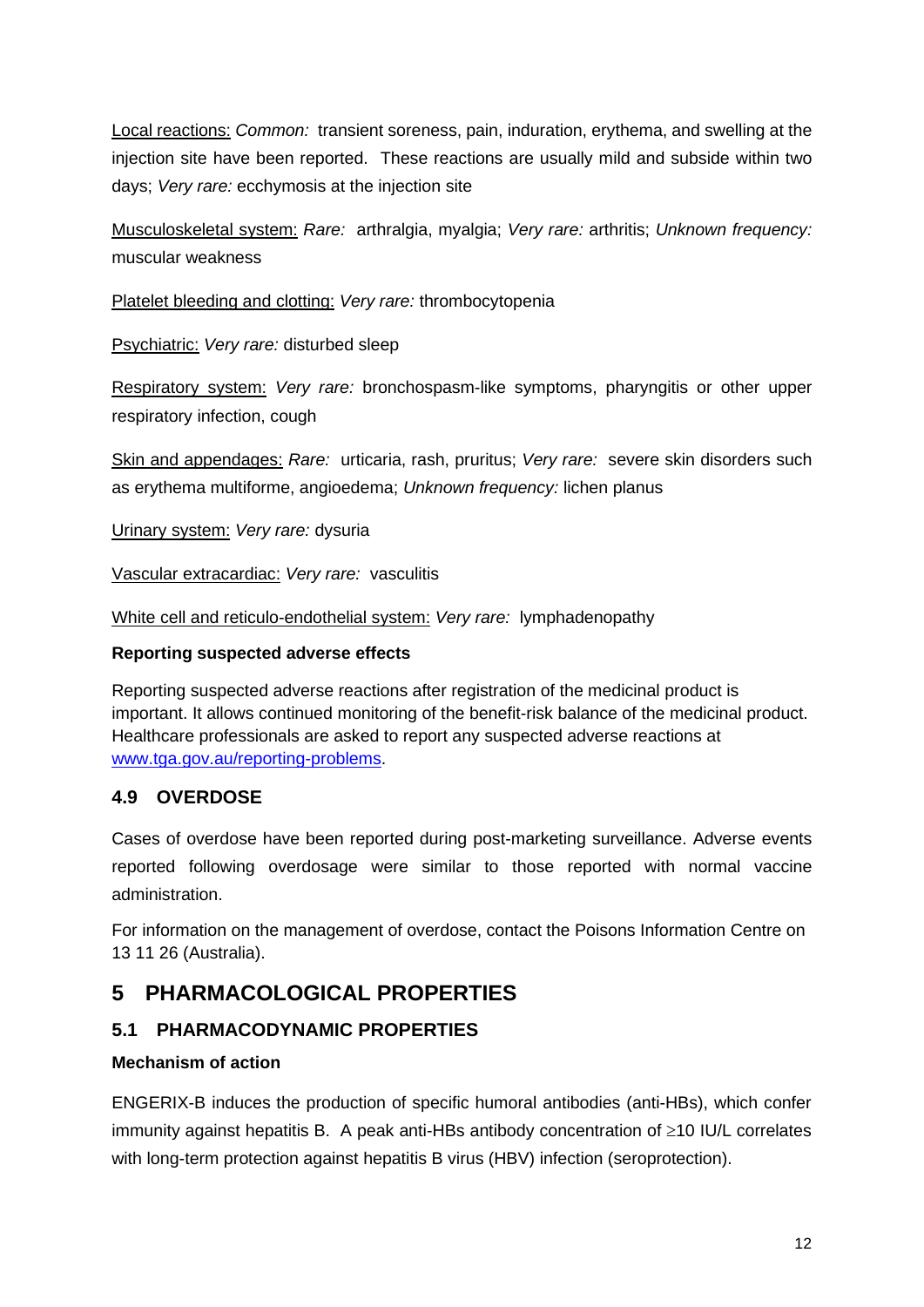Seroconversion (SC) is defined as the appearance of antibodies  $\geq 1$  IU/L in a previously seronegative participant.

### **Clinical trials**

### Protective Efficacy

Clinical trials demonstrated SC rates of  $\geq$  97% (seroprotection (SP) rates of  $\geq$  96%) in normal immunocompetent adults and children following a 0, 1, 6 months schedule, and SC rates of >90% in neonates following injections at 0, 1, 2 months.

In healthy adults administered vaccine doses according to a 0, 1, 2 month primary schedule with a 12 month booster, seroprotective rates of 15% and 89% were achieved one month after the first and third doses respectively. One month after the 12 month booster dose, 95.8% of vaccinees achieved seroprotective antibody levels. In healthy adults administered a 0, 7, 21 day primary schedule with a 12 month booster, seroprotective rates of 65.2% and 76.4% were achieved one week and one month respectively following the third vaccine dose. One month after the 12 month booster dose, 98.6% of vaccinees achieved seroprotective antibody levels.

In healthy adolescents (from 11 years up to and including 15 years of age) administered doses of 20  $\mu$ g at 0 and 6 months, SP rates were 11.3% at month 2, 26.4% at month 6 and 96.7% at month 7. Immunogenicity in this study was measured by the development of antibody to HBsAg as detected by enzyme immunoassay (seropositivity cut-off: 3.3 mIU/mL), using a titre of  $\geq$  10 IU/L as indicative of seroprotection.

The seroprotection rates (SP) obtained with the two different dosages and schedules recommended in participants from 11 years up to and including 15 years of age were evaluated up to 66 months after the first dose of the primary vaccination and are presented in Table 2.

| Vaccine groups       | Anti-HBs            | Anti-HBs            | Anti-HBs            | Anti-HBs            | Anti-HBs            | Anti-HBs            | Anti-HBs            |
|----------------------|---------------------|---------------------|---------------------|---------------------|---------------------|---------------------|---------------------|
|                      |                     |                     |                     |                     |                     |                     |                     |
|                      | Month 2             | Month 6             | Month 7             | Month 30            | Month 42            | Month 54            | Month 66            |
|                      |                     |                     |                     |                     |                     |                     |                     |
|                      | SP (%)              | SP (%)              | SP(%)               | SP (%)              | SP(%)               | SP (%)              | SP (%)              |
|                      |                     |                     |                     |                     |                     |                     |                     |
| ENGERIX-B 10 $\mu$ g | 55.8                | 87.6                | 98.2                | 96.9                | 92.5                | 94.7                | 91.4                |
| $(0, 1, 6$ months    | (46.1-              | $(80.1 -$           | $(93.8 -$           | (89.2-              | (84.4-              | $(87.1 -$           | $(82.3 -$           |
| schedule)            | $65.1$ <sup>1</sup> | $93.1$ <sup>1</sup> | $99.8$ <sup>1</sup> | $99.6$ <sup>1</sup> | $97.2$ <sup>1</sup> | $98.5$ <sup>1</sup> | $96.8$ <sup>1</sup> |
| ENGERIX-B $20 \mu$ g | 11.3                | 26.4                | 96.7                | 87.1                | 83.7                | 84.4                | 79.5                |
| $(0, 6$ months       | $(7.5-$             | $(20.9 -$           | (93.6-              | (80.4-              | $(77.2 -$           | $(77.5 -$           | $(71.7 -$           |
| schedule)            | $(15.9)^1$          | $32.4$ <sup>1</sup> | $98.6$ <sup>1</sup> | $92.2$ <sup>1</sup> | $89.0$ <sup>1</sup> | $89.8$ <sup>1</sup> | $86.1$ <sup>1</sup> |

## **Table 2: Seroprotection Rates obtained with two different dosages in participants 11 to 15 years**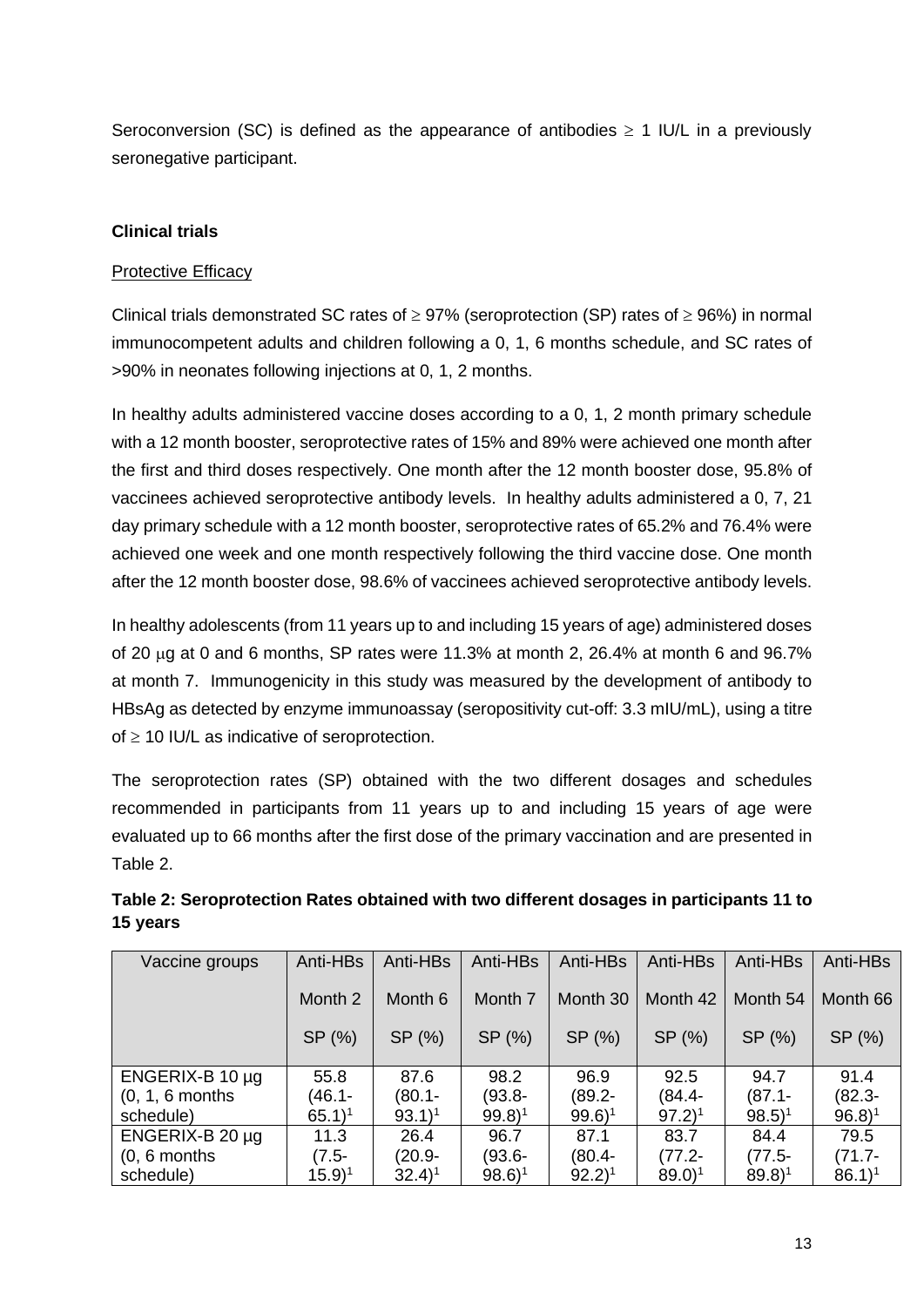1 95% confidence interval, (lower limit – upper limit)

These data show that a primary vaccination with ENGERIX-B vaccine induces circulating anti-HBs antibodies that persist for at least 66 months. From one month after completion of the primary course through to 66 months i.e. Month 7 to Month 66, the Seroprotection rates were comparable between the 2 groups but tended to be lower in the 20 µg Group (0, 6 months schedule) compared to the 10 µg Group (0, 1, 6 month schedule) at all timepoints. The seroprotection rates at Month 66 were 79.5% (95%CI 71.7%, 86.1%) and 91.4% (95%CI 82.3%, 96.8%) in the 20 µg Group and 10 µg Group respectively. All participants in both vaccine groups (including participants with anti-HBs antibody concentrations < 10 IU/L) received a challenge dose 72 to 78 months after primary vaccination. One month after the challenge dose, all participants mounted an anamnestic response to the challenge dose and were shown to be seroprotected (i.e. anti-HBs antibody concentrations  $\geq 10$  IU/L). These data suggest that protection against hepatitis B may still be conferred through immune memory in all participants who responded to primary vaccination but lost seroprotection level of anti-HBs antibodies.

#### *Rechallenge in healthy participants*

In a clinical study conducted in Germany, healthy participants (N=284) aged 12 to 13 years vaccinated during infancy with 3 doses of ENGERIX-B received a challenge dose of ENGERIX-B. One month later, 98.9% of participants were shown to be seroprotected.

#### *At risk groups:*

In clinical studies performed in Thailand twenty years after primary vaccination during infancy, participants born to mothers who were HBV carriers, received a challenge dose of ENGERIX-B. One month later, at least 93% of participants (N=75) mounted an anamnestic response i.e. at least (greater than or equal to) a 4-fold rise in post-challenge dose anti-HB's antibody concentrations in subjects seropositive at the previous available long-term time-point, demonstrating immune memory.

Following a 0, 1, 6 month schedule, SC rates of 96.6% and 99% (corresponding to SP rates of 92.3% and 93%) were obtained in interllectually impaired individuals and male homosexuals respectively. In a clinical trial where thalassaemic patients received three doses of 20 µg at 0, 1, 6 months, SC rates as well as SP rates were 100% (17 participants tested).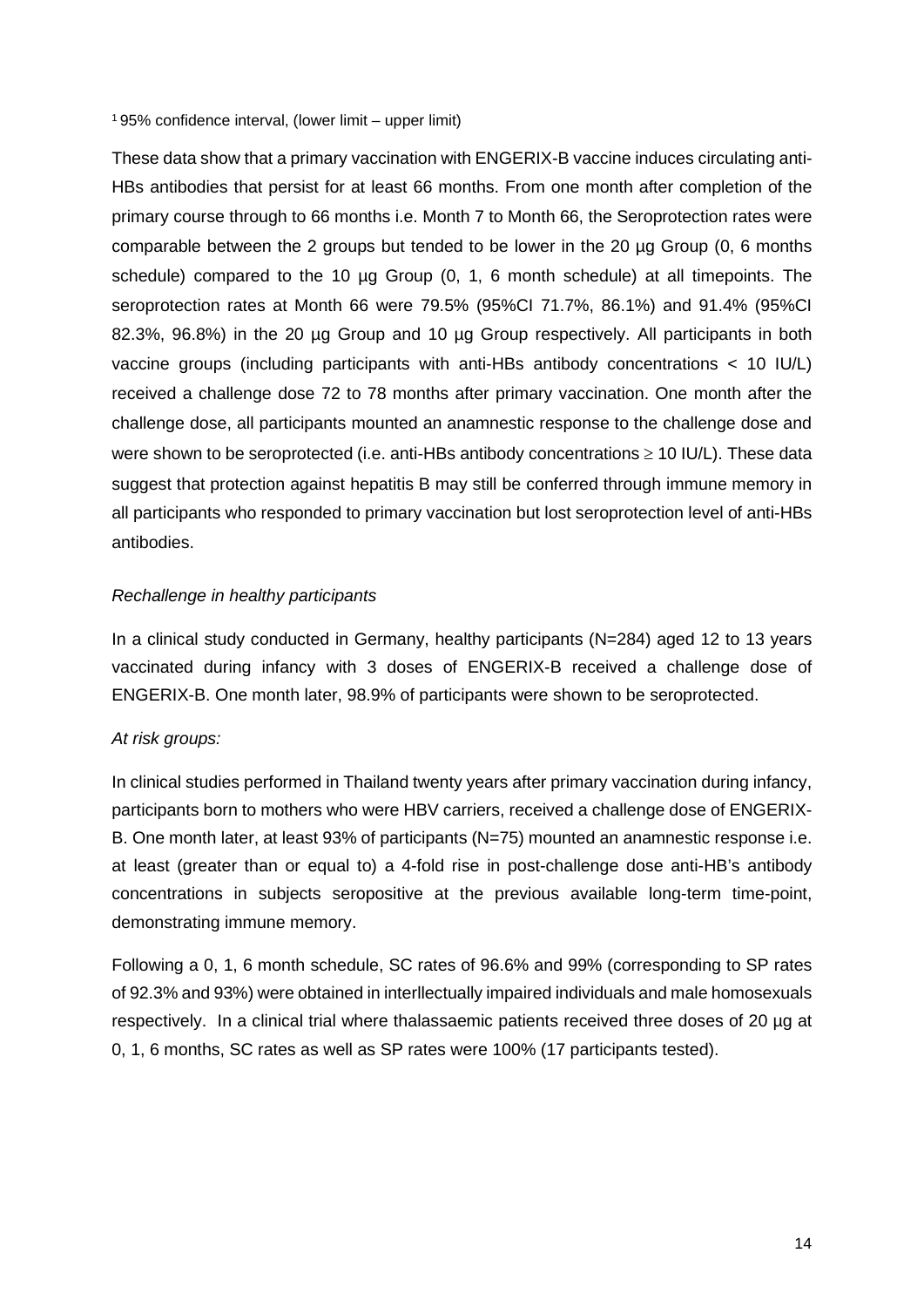#### *Patients with renal insufficiency*

In patients 16 years of age and above with impaired renal function, including patients undergoing haemodialysis administered 40  $\mu$ g (2 x 20  $\mu$ g) doses at 0, 1, 2 and 6 months, SP rates were 55.4% at month 3 and 87.1% at month 7.

| Group                         | Timing             | N  | <b>SP</b> |      |  |
|-------------------------------|--------------------|----|-----------|------|--|
|                               |                    |    | n.        | %    |  |
| Pre-haemodialysis<br>patients | Month 1            | 42 | 3         | 7.1  |  |
|                               | Month 2            | 42 | 5         | 11.9 |  |
|                               | Month <sub>3</sub> | 42 | 18        | 42.9 |  |
|                               | Month <sub>6</sub> | 38 | 21        | 55.3 |  |
|                               | Month 7            | 39 | 31        | 79.5 |  |
|                               | Month 12           | 36 | 27        | 75.0 |  |
| Haemodialysis patients        | Month 1            | 41 | 1         | 2.4  |  |
|                               | Month 2            | 41 | 13        | 31.7 |  |
|                               | Month <sub>3</sub> | 40 | 25        | 62.5 |  |
|                               | Month <sub>6</sub> | 39 | 30        | 76.9 |  |
|                               | Month 7            | 38 | 34        | 89.5 |  |
|                               | Month 12           | 34 | 27        | 79.4 |  |

|  | Table 3: Seroprotection Rates (SP) obtained with 40 $\mu$ g (2 x 20 $\mu$ g) doses in |  |  |  |  |  |  |
|--|---------------------------------------------------------------------------------------|--|--|--|--|--|--|
|  | haemodialysis and pre-haemodialysis patients 16 years of age and above                |  |  |  |  |  |  |

Immunogenicity was measured by the development of antibody to HBsAg as detected by enzyme immunoassay (seropositivity cut-off: 3.3 mIU/mL), using a titre of ≥10 IU/L as indicative of seroprotection.

### *Patients with type II diabetes*

The seroprotection rates in subjects 20 years of age and above with type II diabetes were evaluated one month after the last dose of the primary vaccination and are presented in Table 4.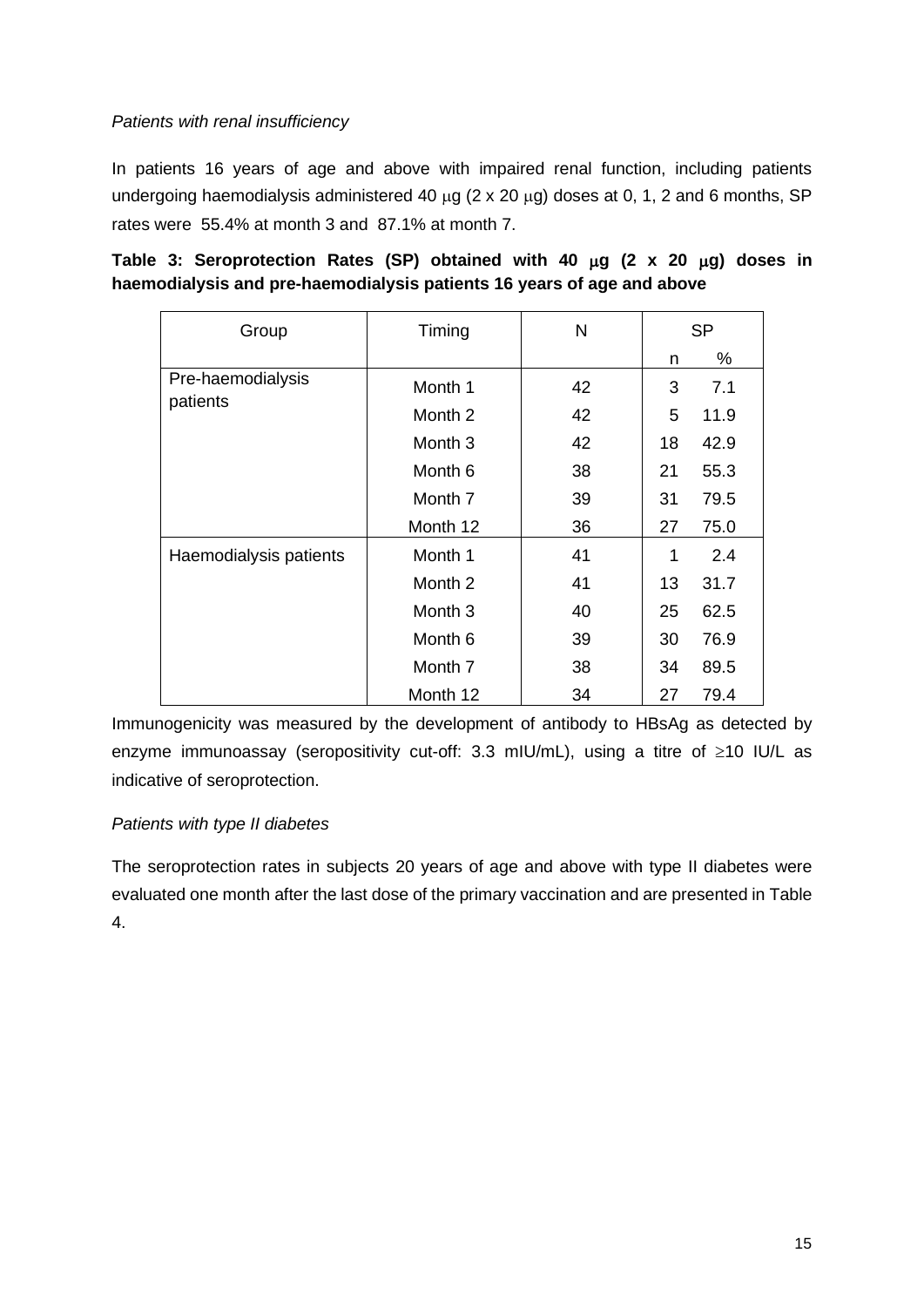**Table 4: Seroprotection Rates (SP) in subjects 20 years of age and above with type II diabetes**

| Age (years)                                                                                                           | <b>Schedule</b>  | Seroprotection rate at month 7<br>$\geq 10$ mlU/ml |         |      |  |  |  |  |
|-----------------------------------------------------------------------------------------------------------------------|------------------|----------------------------------------------------|---------|------|--|--|--|--|
|                                                                                                                       |                  | $\frac{0}{0}$                                      | 95 % CI |      |  |  |  |  |
|                                                                                                                       |                  |                                                    |         | UL   |  |  |  |  |
| 20-39 <bmi 30="" kg="" m2<="" td=""><td><math>0, 1, 6</math> months</td><td>85.7</td><td>57.2</td><td>98.2</td></bmi> | $0, 1, 6$ months | 85.7                                               | 57.2    | 98.2 |  |  |  |  |
| 20-39 ≥BMI 30 kg/m2                                                                                                   | $(20 \mu g)$     | 89.5                                               | 75.2    | 97.1 |  |  |  |  |
| 40-49 <bmi 30="" kg="" m2<="" td=""><td></td><td>80.8</td><td>60.6</td><td>93.4</td></bmi>                            |                  | 80.8                                               | 60.6    | 93.4 |  |  |  |  |
| 40-49 ≥BMI 30 kg/m2                                                                                                   |                  | 81.4                                               | 69.1    | 90.3 |  |  |  |  |
| 50-59 <bmi 30="" kg="" m2<="" td=""><td></td><td>90.2</td><td>79.8</td><td>96.3</td></bmi>                            |                  | 90.2                                               | 79.8    | 96.3 |  |  |  |  |
| 50-59 ≥BMI 30 kg/m2                                                                                                   |                  | 75.9                                               | 62.8    | 86.1 |  |  |  |  |
| <sup>3</sup> 60 < BMI 30 kg/m2                                                                                        |                  | 66.7                                               | 53.3    | 78.3 |  |  |  |  |

*\*Data source: Study 115918 (HBV-323) Table 42 Seropositivity rates, Seroprotection rates and geometric mean concentrations (GMCs) for anti-HBs antibody concentrations by groups before first dose of vaccination and one month after third dose of vaccination by stratified groups by age and BMI (ATP cohort for Immunogenicity)*

### *Reduction in the incidence of hepatocellular carcinoma in children*

A significant reduction in the incidence of hepatocellular carcinoma was observed in Taiwanese children aged 6 - 14 years, following a nationwide hepatitis B vaccination program.

### *Interchangeability of hepatitis B vaccines*

Although no clinical data has been submitted, there is no reason to believe that the use of a different formulation of hepatitis B vaccine used either during a primary vaccination course or during booster dosing will not be satisfactory.

## **5.2 PHARMACOKINETIC PROPERTIES**

Not relevant to vaccines.

## **5.3 PRECLINICAL SAFETY DATA**

**Genotoxicity**

No data available.

### **Carcinogenicity**

No data available.

# **6 PHARMACEUTICAL PARTICULARS**

## **6.1 LIST OF EXCIPIENTS**

The final vaccines also contain dibasic sodium phosphate dihydrate, monobasic sodium phosphate, sodium chloride, and water for injections and traces of polysorbate 20. ENGERIX-B contains no thiomersal.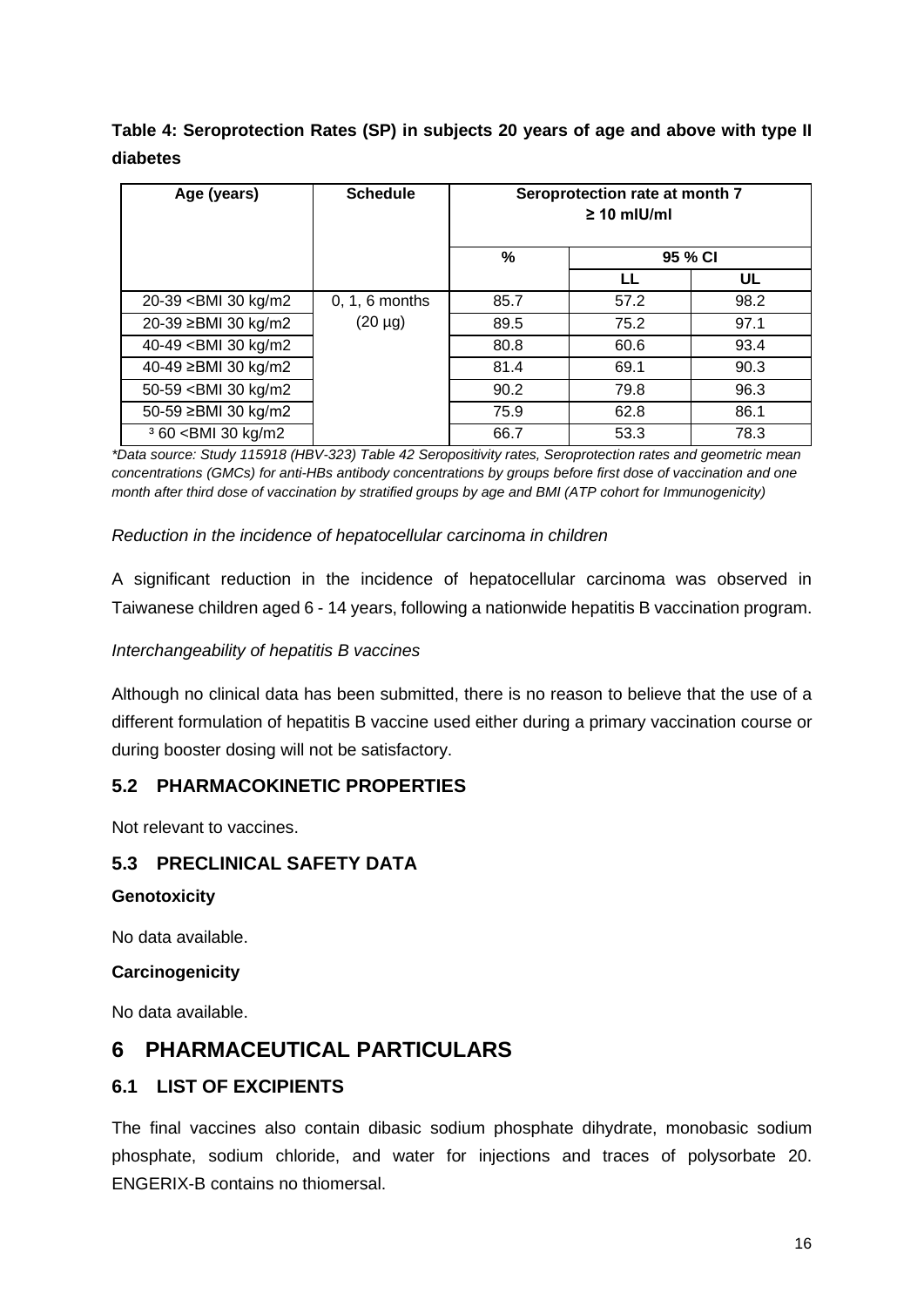## **6.2 INCOMPATIBILITIES**

Incompatibilities were either not assessed or not identified as part of the registration of this medicine.

## **6.3 SHELF LIFE**

The shelf-life of ENGERIX-B is three years from the date of manufacture. When stored between +2°C to +8°C. DO NOT FREEZE, discard if the vaccine has been frozen.

## **6.4 SPECIAL PRECAUTIONS FOR STORAGE**

ENGERIX-B must be stored between +2°C to +8°C. DO NOT FREEZE, discard if the vaccine has been frozen.

The expiry date of the vaccine is indicated on the label and packaging.

## **6.5 NATURE AND CONTENTS OF CONTAINER**

ENGERIX-B 20 µg (Adult dose):

Monodose vials (1 mL) in packs of 1, 10 and 25.

Pre-filled syringes in packs of 1, 10 and 25.

ENGERIX-B PAEDIATRIC DOSE 10 µg:

Monodose vials (0.5 mL) in packs of 1, 10 and 25.

Pre-filled syringe in packs of 1, 10 and 25.

Not all pack sizes and container types may be distributed in Australia.

The vials and syringes are made of neutral glass type 1, which conforms to European Pharmacopoeia requirements.

## **6.6 SPECIAL PRECAUTIONS FOR DISPOSAL**

In Australia, any unused medicine or waste material should be disposed of by taking to your local pharmacy.

## **6.7 PHYSICOCHEMICAL PROPERTIES**

Not relevant to vaccines.

# **7 MEDICINE SCHEDULE (POISONS STANDARD)**

Schedule 4 – Prescription Only Medicine

# **8 SPONSOR**

GlaxoSmithKline Australia Pty Ltd Level 4, 436 Johnston Street,